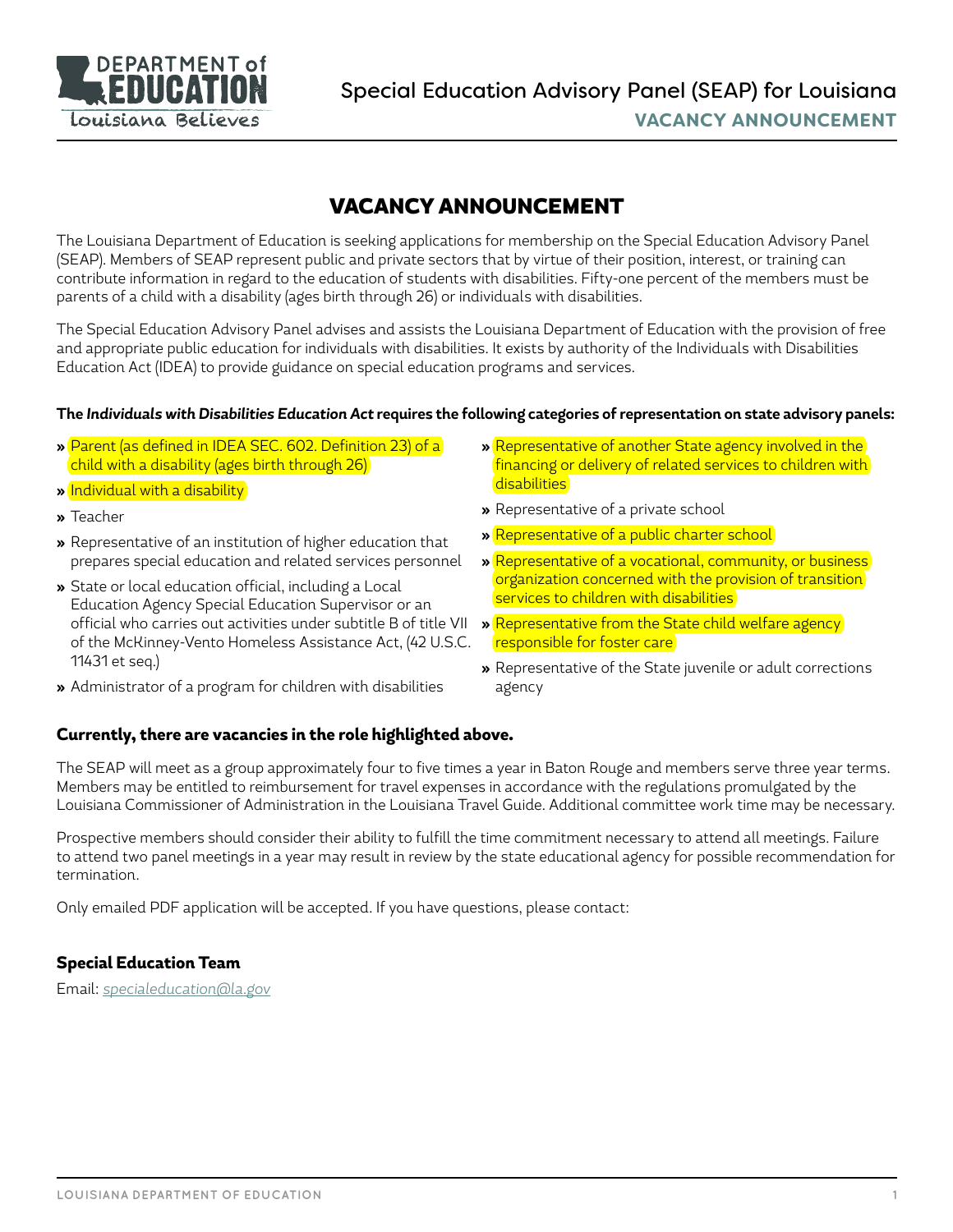

| <b>CONTACT INFORMATION</b>      |      |                    |       |  |  |
|---------------------------------|------|--------------------|-------|--|--|
| Name:                           |      |                    | Date: |  |  |
| <b>Address:</b>                 |      | <b>Home Phone:</b> |       |  |  |
| City:                           |      | Cell:              | Work: |  |  |
| State:                          | ZIP: | Email:             |       |  |  |
| The best time to contact me is: |      |                    |       |  |  |

| <b>GENERAL INFORMATION</b>                                                                                         |                            |  |  |  |
|--------------------------------------------------------------------------------------------------------------------|----------------------------|--|--|--|
| <b>Parish of Residence:</b>                                                                                        |                            |  |  |  |
|                                                                                                                    |                            |  |  |  |
| <b>Gender (Optional):</b>                                                                                          | Race/Ethnicity (Optional): |  |  |  |
|                                                                                                                    |                            |  |  |  |
| Note: General information items will only be used by the membership committee for the purpose of ensuring that the |                            |  |  |  |

*SEAP is representative of the state's demographic and regional diversity. The membership committee's selection process will take place in accordance with the State's non-discrimination policy.*

| <b>ELIGIBILITY AND QUALIFICATIONS</b>                                                                                                                                                                                                                            |  |  |  |  |
|------------------------------------------------------------------------------------------------------------------------------------------------------------------------------------------------------------------------------------------------------------------|--|--|--|--|
| Indicate ALL categories of representation for which you are eligible by checking the box:                                                                                                                                                                        |  |  |  |  |
| $\Box$ Parent (as defined in IDEA SEC. 602. Definition 23) of a child with a disability (ages birth through 26)                                                                                                                                                  |  |  |  |  |
| $\Box$ Individual with a disability                                                                                                                                                                                                                              |  |  |  |  |
| $\Box$ Teacher                                                                                                                                                                                                                                                   |  |  |  |  |
| $\Box$ Representative of an institution of higher education that prepares special education and related services personnel                                                                                                                                       |  |  |  |  |
| State or local education official, including a Local Education Agency Special Education Supervisor or an official who<br>$\Box$<br>carries out activities under subtitle B of title VII of the McKinney-Vento Homeless Assistance Act, (42 U.S.C. 11431 et seq.) |  |  |  |  |
| $\Box$ Administrator of a program for children with disabilities                                                                                                                                                                                                 |  |  |  |  |
| $\Box$ Representative of another State agency involved in the financing or delivery of related services to children with disabilities                                                                                                                            |  |  |  |  |
| $\Box$ Representative of a private school                                                                                                                                                                                                                        |  |  |  |  |
| $\Box$ Representative of a public charter school                                                                                                                                                                                                                 |  |  |  |  |
| $\Box$ Representative of a vocational, community, or business organization concerned with the provision of transition services<br>to children with disabilities                                                                                                  |  |  |  |  |

- $\square$  Representative from the State child welfare agency responsible for foster care
- $\square$  Representative of the State juvenile or adult corrections agency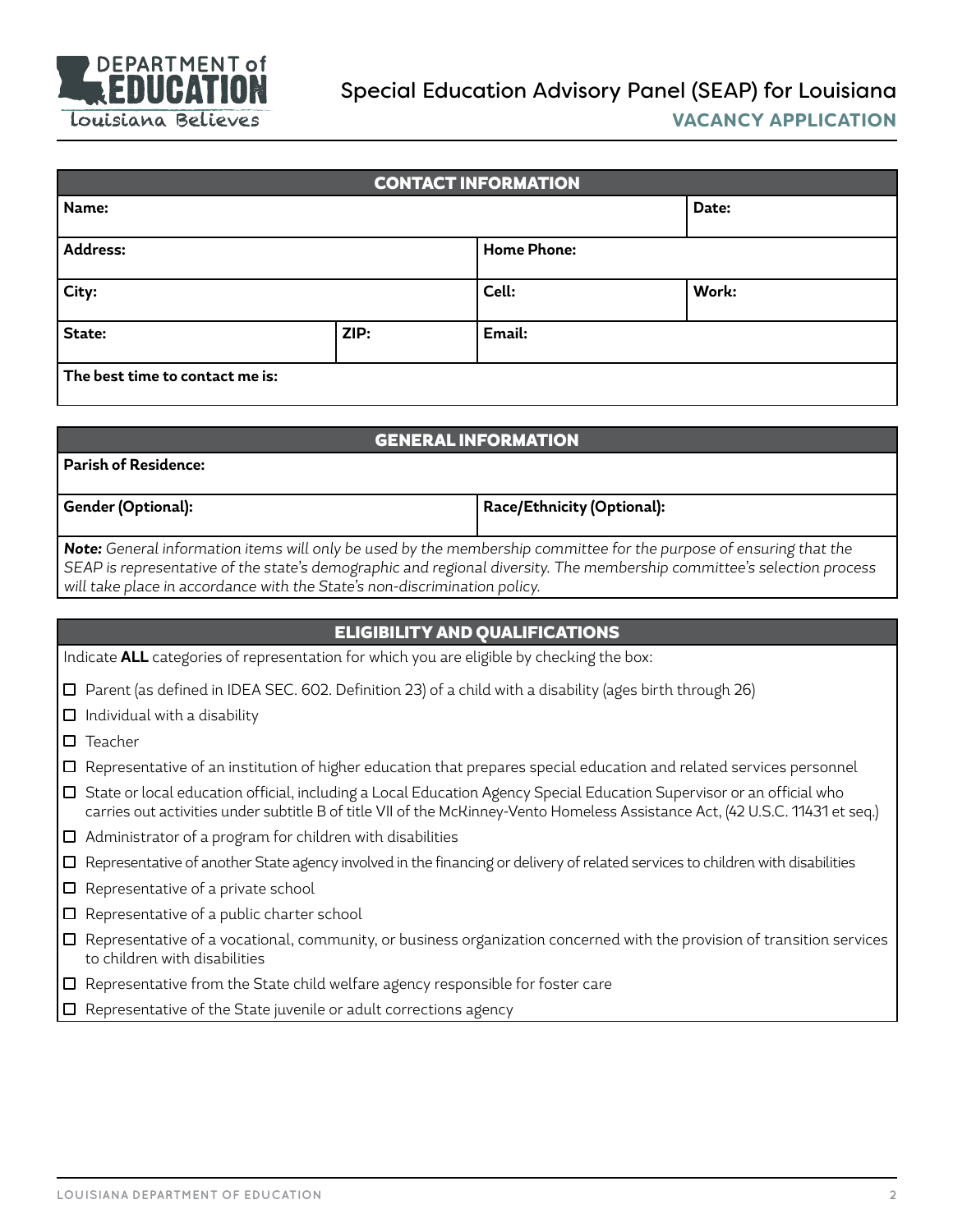

## **If you are applying as the representative or designee of a state or local agency, provide the following information:**

## Agency Name:

Your Title:

#### **Signature of Agency Head (or attach other proof of authorization)**

Printed Name:

Signature:

Title:

## OPEN RESPONSE QUESTIONS

Please keep responses under 300 words.

**What is the purpose of the Special Education Advisory Panel? Why are you interested in membership and what best qualifies you for this position?**

**What do you hope to accomplish from your participation on the panel?**

**What is your vision for students with disabilities in Louisiana?**